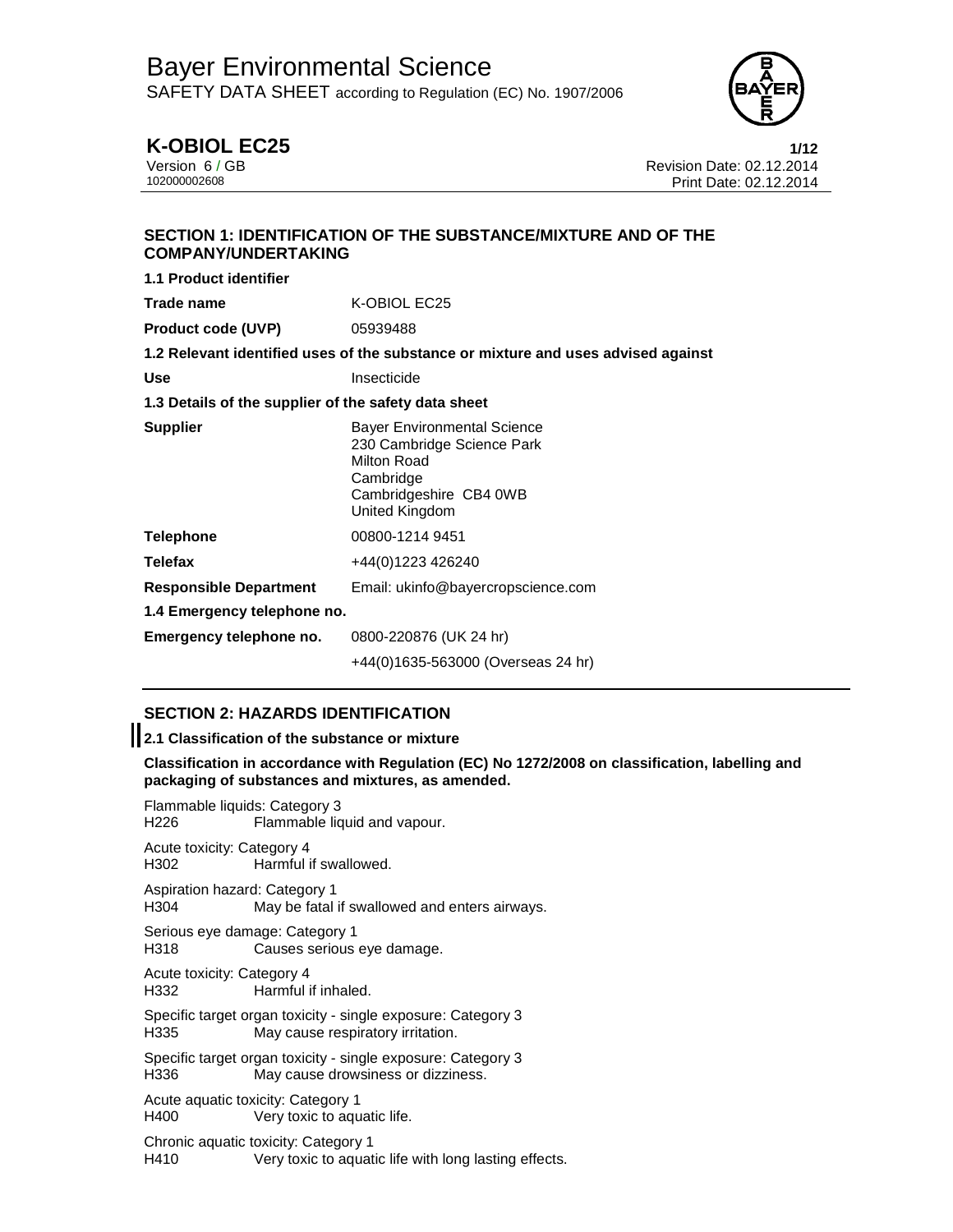

# **K-OBIOL EC25 2/12**

Version 6 / GB Revision Date: 02.12.2014 Print Date: 02.12.2014

## **Classification according to EU Directives 67/548/EEC or 1999/45/EC**

R10 Xn Harmful, R20/22 Xi Irritant, R37 Xi Irritant, R41 N Dangerous for the environment, R50/53 Xn Harmful, R65 R66

## **2.2 Label elements**

П

### **Labelling in accordance with Regulation (EC) No 1272/2008 on classification, labelling and packaging of substances and mixtures, as amended.**

Hazard label for supply/use required.

**Hazardous components which must be listed on the label:**

- Deltamethrin
- Piperonyl butoxide
- Solvent Naphtha (petroleum), light aromatic



### **Signal word:** Danger

### **Hazard statements**

| H <sub>226</sub> | Flammable liquid and vapour.                                                         |
|------------------|--------------------------------------------------------------------------------------|
| H302             | Harmful if swallowed.                                                                |
| H <sub>304</sub> | May be fatal if swallowed and enters airways.                                        |
| H318             | Causes serious eye damage.                                                           |
| H332             | Harmful if inhaled.                                                                  |
| H335             | May cause respiratory irritation.                                                    |
| H336             | May cause drowsiness or dizziness.                                                   |
| H410             | Very toxic to aquatic life with long lasting effects.                                |
| EUH066           | Repeated exposure may cause skin dryness or cracking.                                |
| <b>EUH401</b>    | To avoid risks to human health and the environment, comply with the instructions for |
|                  | use.                                                                                 |

### **Precautionary statements**

| P <sub>240</sub><br>P <sub>280</sub><br>$P305 + P351$<br>+ P338<br>$P308 + P311$<br>P501 | Ground/bond container and receiving equipment.<br>Wear protective gloves/protective clothing/eye protection/face protection.<br>IF IN EYES: Rinse cautiously with water for several minutes. Remove contact lenses, if<br>present and easy to do. Continue rinsing.<br>IF exposed or concerned: Call a POISON CENTER/ doctor/ physician.<br>Dispose of contents/container to a licensed waste disposal contractor or collection site,<br>except for triple rinsed empty containers which can be disposed of as non-hazardous<br>waste. |
|------------------------------------------------------------------------------------------|----------------------------------------------------------------------------------------------------------------------------------------------------------------------------------------------------------------------------------------------------------------------------------------------------------------------------------------------------------------------------------------------------------------------------------------------------------------------------------------------------------------------------------------|
|------------------------------------------------------------------------------------------|----------------------------------------------------------------------------------------------------------------------------------------------------------------------------------------------------------------------------------------------------------------------------------------------------------------------------------------------------------------------------------------------------------------------------------------------------------------------------------------------------------------------------------------|

### **2.3 Other hazards**

Cutaneous sensations may occur, such as burning or stinging on the face and mucosae. However, these sensations cause no lesions and are of a transitory nature (max. 24 hours).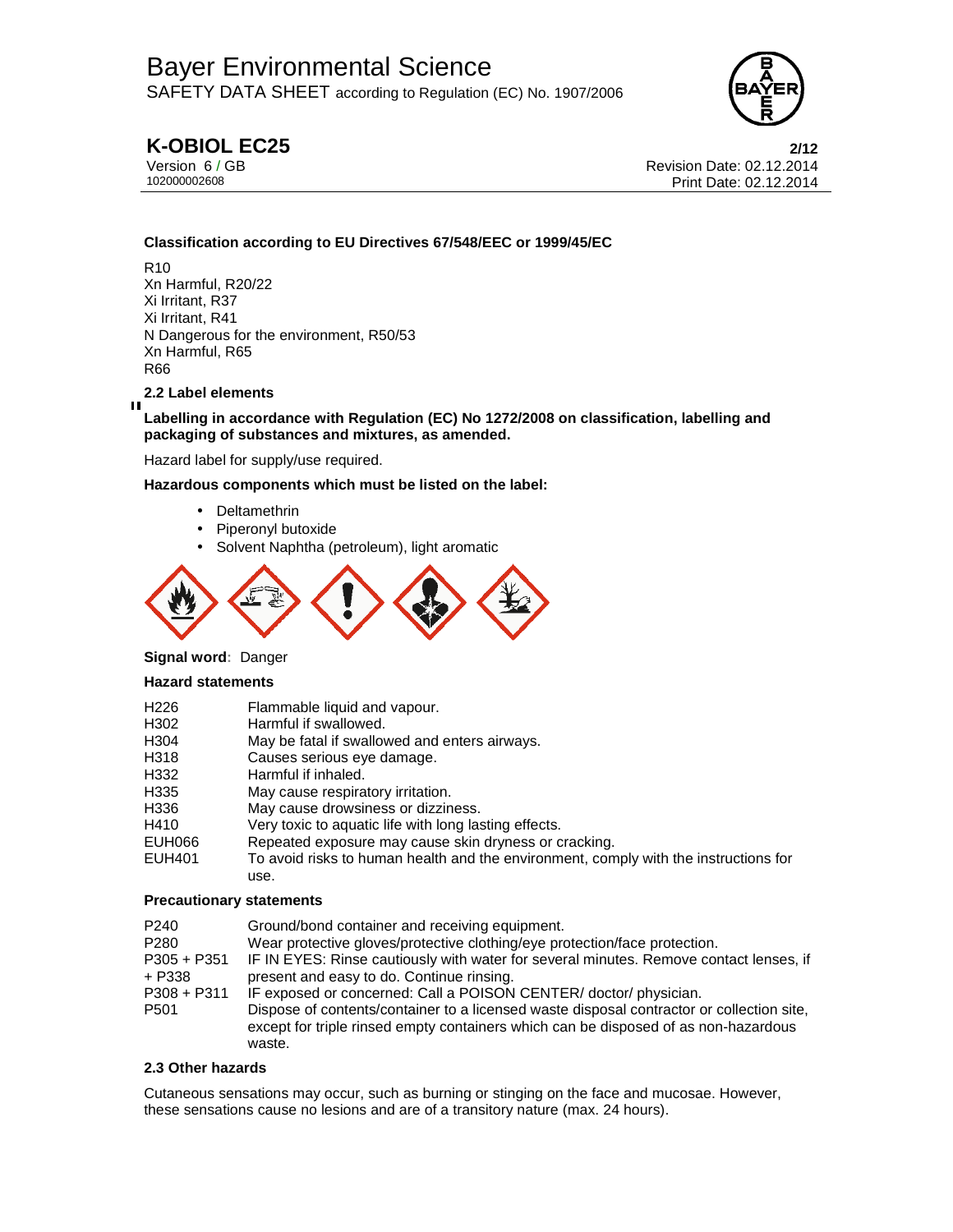

# **K-OBIOL EC25 3/12**

Version 6 / GB Revision Date: 02.12.2014 Print Date: 02.12.2014

# **SECTION 3: COMPOSITION/INFORMATION ON INGREDIENTS**

### **3.2 Mixtures**

### **Chemical nature**

Emulsifiable concentrate (EC) Deltamethrin/Piperonyl butoxide 25:225 g/l

### **Hazardous components**

R-phrase(s) according to EC directive 67/548/EEC Hazard statements according to Regulation (EC) No. 1907/2006

| <b>Name</b>                                                                  | CAS-No./                | <b>Classification</b>                                            |                                                                                                          |                       |  | <b>Conc.</b> [%] |
|------------------------------------------------------------------------------|-------------------------|------------------------------------------------------------------|----------------------------------------------------------------------------------------------------------|-----------------------|--|------------------|
|                                                                              | EC-No.                  | <b>EC Directive</b><br>67/548/EEC                                | <b>Regulation (EC) No</b><br>1272/2008                                                                   |                       |  |                  |
| Deltamethrin                                                                 | 52918-63-5<br>258-256-6 | T: R23/25<br>N; R50/53                                           | Acute Tox. 3, H331<br>Acute Tox. 3, H301<br>Aquatic Acute 1, H400<br>Aquatic Chronic 1, H410             | 2.70                  |  |                  |
| Piperonyl butoxide                                                           | $51-03-6$<br>200-076-7  | N; R50/53                                                        | Aquatic Acute 1, H400<br>Aquatic Chronic 1, H410                                                         | 23.90                 |  |                  |
| Tetrapropylene<br>benzene sulfonate,<br>calcium salt                         | 11117-11-6<br>234-360-7 | Xn; R21<br>Xi: R38. R41<br>R52/53                                | <b>Acute Tox. 4, H312</b><br>Skin Irrit. 2, H315<br>Eye Dam. 1, H318<br>Aquatic Chronic 3, H412          | $> 1.00 - c$<br>25.00 |  |                  |
| 2-Methylpropan-1-<br>οl                                                      | 78-83-1<br>201-148-0    | R <sub>10</sub><br>Xi; R37/38, R41<br>R67                        | Flam. Liq. 3, H226<br>STOT SE 3, H335<br>Skin Irrit. 2, H315<br>Eye Dam. 1, H318<br>STOT SE 3, H336      | $> 1.00 - c$<br>5.00  |  |                  |
| Solvent Naphtha<br>64742-95-6<br>(petroleum), light<br>265-199-0<br>aromatic |                         | R <sub>10</sub><br>Xi; R37<br>Xn; R65<br>R66<br>R67<br>N; R51/53 | Flam. Lig. 3, H226<br>STOT SE 3, H336<br>STOT SE 3, H335<br>Asp. Tox. 1, H304<br>Aquatic Chronic 2, H411 | > 25.00               |  |                  |

### **Further information**

| Deltamethrin       | 52918-63-5    | M-Factor:<br>.000.000 (acute) |
|--------------------|---------------|-------------------------------|
| Piperonyl butoxide | $51 - 03 - 6$ | M-Factor:<br>(acute)          |

For the full text of the R-phrases/ Hazard statements mentioned in this Section, see Section 16.

# **SECTION 4: FIRST AID MEASURES**

### **4.1 Description of first aid measures**

General advice **Remove contaminated clothing immediately and dispose of safely.** 

**Inhalation** Move the victim to fresh air and keep at rest. Call a physician or poison control center immediately.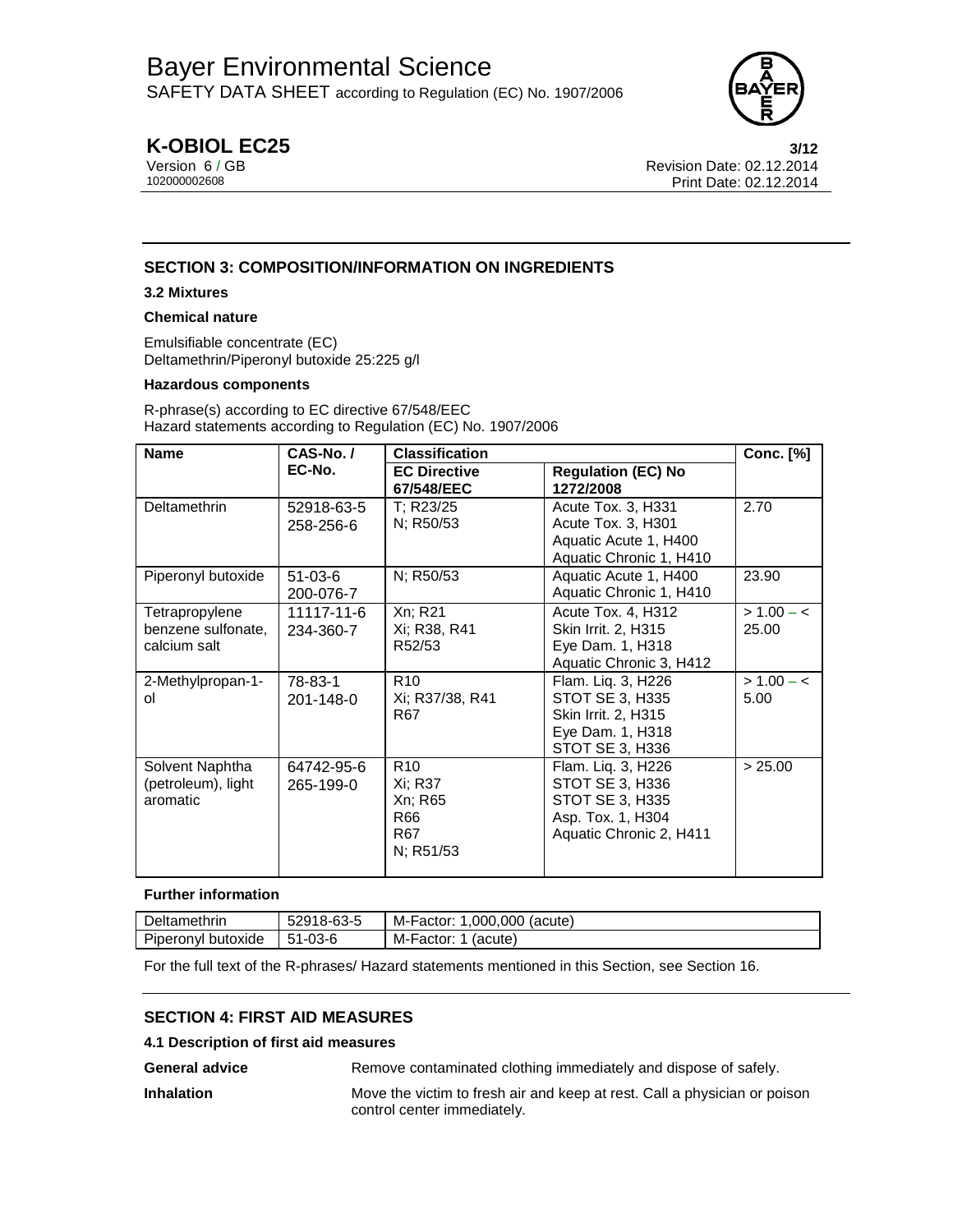

| <b>K-OBIOL EC25</b><br>Version 6 / GB<br>102000002608 | 4/12<br>Revision Date: 02.12.2014<br>Print Date: 02.12.2014                                                                                                                                                                                                                                                                                                                                                                                                                                                                                                                                                                                                                                                                            |
|-------------------------------------------------------|----------------------------------------------------------------------------------------------------------------------------------------------------------------------------------------------------------------------------------------------------------------------------------------------------------------------------------------------------------------------------------------------------------------------------------------------------------------------------------------------------------------------------------------------------------------------------------------------------------------------------------------------------------------------------------------------------------------------------------------|
| <b>Skin contact</b>                                   | Immediately wash with plenty of soap and water for at least 15<br>minutes. Warm water may increase the subjective severity of the<br>irritation/paresthesia. This is not a sign of systemic poisoning. In case<br>of skin irritation, application of oils or lotions containing vitamin E may<br>be considered. If symptoms persist, call a physician.                                                                                                                                                                                                                                                                                                                                                                                 |
| Eye contact                                           | Rinse immediately with plenty of water, also under the eyelids, for at<br>least 15 minutes. Remove contact lenses, if present, after the first 5<br>minutes, then continue rinsing eye. Warm water may increase the<br>subjective severity of the irritation/paresthesia. This is not a sign of<br>systemic poisoning. Apply soothing eye drops, if needed anaesthetic<br>eye drops. Get medical attention if irritation develops and persists.                                                                                                                                                                                                                                                                                        |
| Ingestion                                             | Rinse out mouth and give water in small sips to drink. Do NOT induce<br>vomiting. Risk of product entering the lungs on vomiting after ingestion.<br>Call a physician or poison control center immediately.                                                                                                                                                                                                                                                                                                                                                                                                                                                                                                                            |
|                                                       | 4.2 Most important symptoms and effects, both acute and delayed                                                                                                                                                                                                                                                                                                                                                                                                                                                                                                                                                                                                                                                                        |
| <b>Symptoms</b>                                       | Local:, Skin and eye paraesthesia which may be severe, Usually<br>transient with resolution within 24 hours, Skin, eye and mucous<br>membrane irritation, Cough, Sneezing                                                                                                                                                                                                                                                                                                                                                                                                                                                                                                                                                              |
|                                                       | Systemic:, Discomfort in the chest, Tachycardia, Hypotension, Nausea,<br>Abdominal pain, Diarrhoea, Vomiting, Dizziness, Blurred vision,<br>Headache, Anorexia, Somnolence, Coma, Convulsions, Tremors,<br>Prostration, Airway hyperreaction, Pulmonary oedema, Palpitation,<br>Muscular fasciculation, Apathy                                                                                                                                                                                                                                                                                                                                                                                                                         |
|                                                       | 4.3 Indication of any immediate medical attention and special treatment needed                                                                                                                                                                                                                                                                                                                                                                                                                                                                                                                                                                                                                                                         |
| <b>Risks</b>                                          | This product contains a pyrethroid. Pyrethroid poisoning should not be<br>confused with carbamate or organophosphate poisoning.                                                                                                                                                                                                                                                                                                                                                                                                                                                                                                                                                                                                        |
| <b>Treatment</b>                                      | Local treatment: Initial treatment: symptomatic.                                                                                                                                                                                                                                                                                                                                                                                                                                                                                                                                                                                                                                                                                       |
|                                                       | Systemic treatment: Initial treatment: symptomatic. Monitor: respiratory<br>and cardiac functions. In case of ingestion gastric lavage should be<br>considered in cases of significant ingestions only within the first 2<br>hours. However, the application of activated charcoal and sodium<br>sulphate is always advisable. Keep respiratory tract clear. Oxygen or<br>artificial respiration if needed. In case of convulsions, a<br>benzodiazepine (e.g. diazepam) should be given according to standard<br>regimens. If not effective, phenobarbital may be used.<br>Contraindication: atropine. Contraindication: derivatives of adrenaline.<br>There is no specific antidote. Recovery is spontaneous and without<br>sequelae. |
|                                                       |                                                                                                                                                                                                                                                                                                                                                                                                                                                                                                                                                                                                                                                                                                                                        |

# **SECTION 5: FIREFIGHTING MEASURES**

| 5.1 Extinguishing media |                                                                             |
|-------------------------|-----------------------------------------------------------------------------|
| <b>Suitable</b>         | Use water spray, alcohol-resistant foam, dry chemical or carbon<br>dioxide. |
| <b>Unsuitable</b>       | High volume water jet                                                       |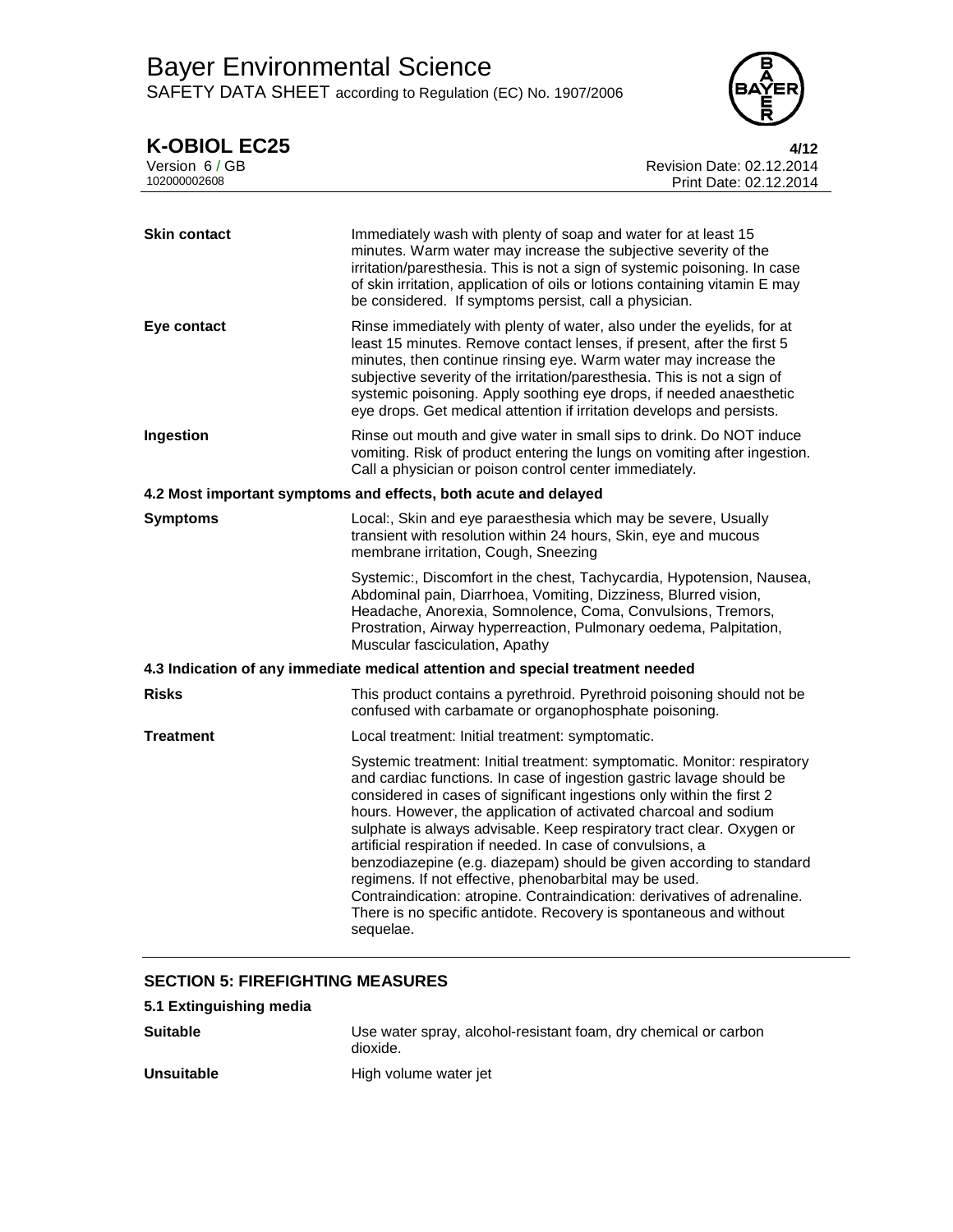

**K-OBIOL EC25** 5/12<br>Version 6/GB<br>Revision Date: 02.12.2014 Version 6/GB<br>102000002608<br>Print Date: 02.12.2014<br>Print Date: 02.12.2014 Print Date: 02.12.2014

| 5.2 Special hazards arising<br>from the substance or<br>mixture | Dangerous gases are evolved in the event of a fire.                                                                                                                                                                       |  |  |
|-----------------------------------------------------------------|---------------------------------------------------------------------------------------------------------------------------------------------------------------------------------------------------------------------------|--|--|
| 5.3 Advice for firefighters                                     |                                                                                                                                                                                                                           |  |  |
| <b>Special protective</b><br>equipment for fire-fighters        | In the event of fire and/or explosion do not breathe fumes. In the event<br>of fire, wear self-contained breathing apparatus.                                                                                             |  |  |
| <b>Further information</b>                                      | Remove product from areas of fire, or otherwise cool containers with<br>water in order to avoid pressure being built up due to heat. Whenever<br>possible, contain fire-fighting water by diking area with sand or earth. |  |  |

# **SECTION 6: ACCIDENTAL RELEASE MEASURES**

### **6.1 Personal precautions, protective equipment and emergency procedures**

| <b>Precautions</b>                                        | Keep people away from and upwind of spill/leak. Avoid contact with<br>spilled product or contaminated surfaces. When dealing with a<br>spillage do not eat, drink or smoke.                                                                                                               |  |  |  |
|-----------------------------------------------------------|-------------------------------------------------------------------------------------------------------------------------------------------------------------------------------------------------------------------------------------------------------------------------------------------|--|--|--|
| <b>6.2 Environmental</b><br>precautions                   | Do not allow to get into surface water, drains and ground water. If<br>spillage enters drains leading to sewage works inform local water<br>company immediately. If spillage enters rivers or watercourses, inform<br>the Environment Agency (emergency telephone number 0800<br>807060). |  |  |  |
| 6.3 Methods and materials for containment and cleaning up |                                                                                                                                                                                                                                                                                           |  |  |  |
| Methods for cleaning up                                   | Soak up with inert absorbent material (e.g. sand, silica gel, acid<br>binder, universal binder, sawdust). Keep in suitable, closed containers<br>for disposal. Clean floors and contaminated objects with plenty of<br>water.                                                             |  |  |  |
| <b>Additional advice</b>                                  | Check also for any local site procedures.                                                                                                                                                                                                                                                 |  |  |  |
| 6.4 Reference to other<br>sections                        | Information regarding safe handling, see section 7.<br>Information regarding personal protective equipment, see section 8.<br>Information regarding waste disposal, see section 13.                                                                                                       |  |  |  |

## **SECTION 7: HANDLING AND STORAGE**

### **7.1 Precautions for safe handling**

| Advice on safe handling                                   | No specific precautions required when handling unopened<br>packs/containers; follow relevant manual handling advice. Ensure<br>adequate ventilation.                                                                                                                                                                                                                                                                                  |  |  |
|-----------------------------------------------------------|---------------------------------------------------------------------------------------------------------------------------------------------------------------------------------------------------------------------------------------------------------------------------------------------------------------------------------------------------------------------------------------------------------------------------------------|--|--|
| <b>Advice on protection</b><br>against fire and explosion | Keep away from heat and sources of ignition. Vapours may form<br>explosive mixture with air. Take measures to prevent the build up of<br>electrostatic charge. Use only explosion-proof equipment.                                                                                                                                                                                                                                    |  |  |
| <b>Hygiene measures</b>                                   | When using, do not eat, drink or smoke. Remove soiled clothing<br>immediately and clean thoroughly before using again. Contaminated<br>work clothing should not be allowed out of the workplace. Wash hands<br>thoroughly with soap and water after handling and before eating,<br>drinking, chewing gum, using tobacco, using the toilet or applying<br>cosmetics. Wash hands immediately after work, if necessary take a<br>shower. |  |  |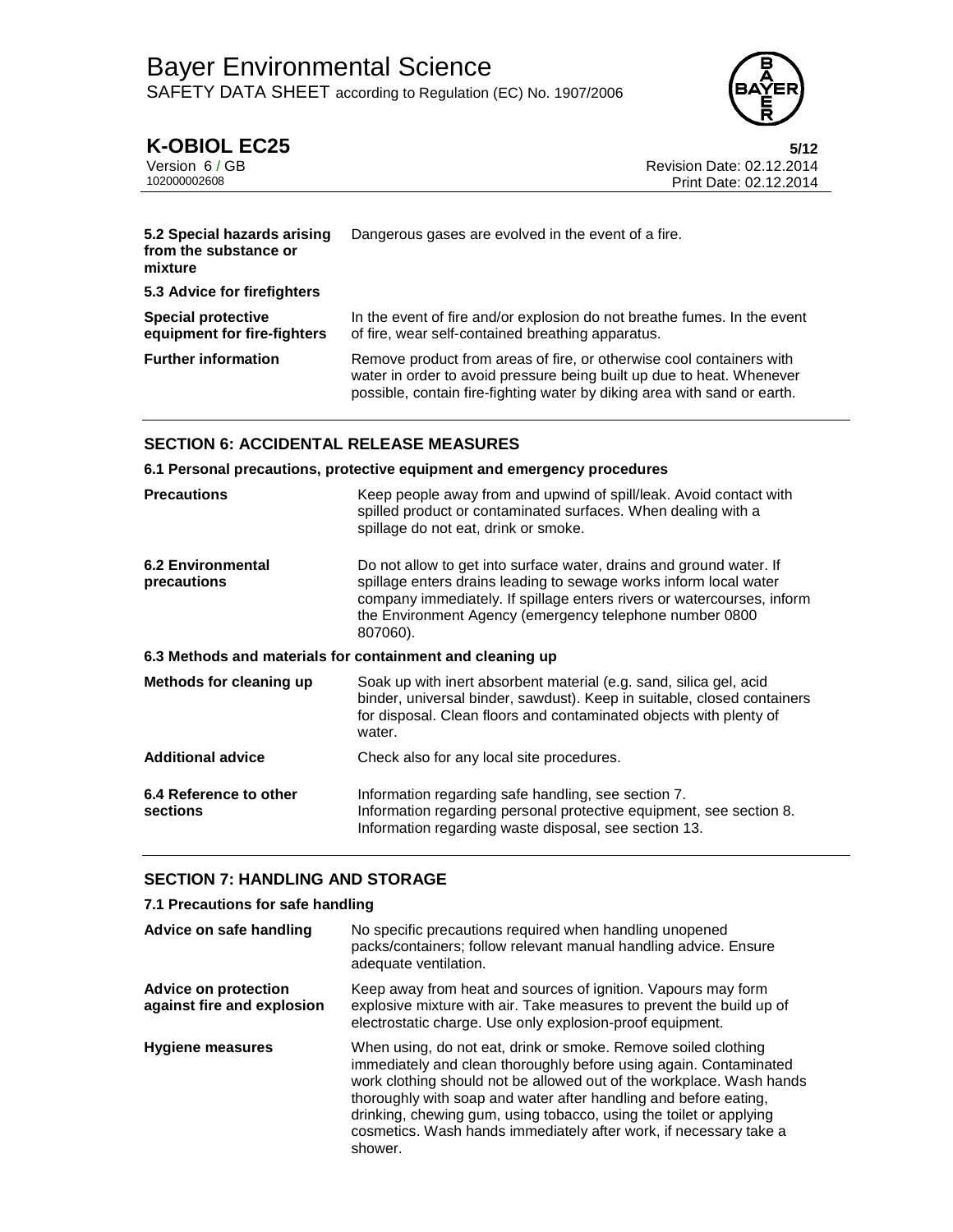

# **K-OBIOL EC25 6/12**

Version 6 / GB Revision Date: 02.12.2014 Print Date: 02.12.2014

### **7.2 Conditions for safe storage, including any incompatibilities**

| <b>Requirements for storage</b><br>areas and containers | Store in a place accessible by authorized persons only. Keep containers<br>tightly closed in a dry, cool and well-ventilated place. Protect from<br>freezing. Keep away from direct sunlight. |
|---------------------------------------------------------|-----------------------------------------------------------------------------------------------------------------------------------------------------------------------------------------------|
|                                                         | <b>Advice on common storage</b> Keep away from food, drink and animal feeding stuffs.                                                                                                         |
| <b>Suitable materials</b>                               | Coex EVOH (1000L IBC)                                                                                                                                                                         |
| 7.3 Specific end uses                                   | Refer to the label and/or leaflet.                                                                                                                                                            |

# **SECTION 8: EXPOSURE CONTROLS/PERSONAL PROTECTION**

### **8.1 Control parameters**

| <b>Components</b>   | CAS-No.    | <b>Control parameters</b>      | Update  | <b>Basis</b> |
|---------------------|------------|--------------------------------|---------|--------------|
| Deltamethrin        | 52918-63-5 | $0.02 \text{ mg/m}$ 3<br>(TWA) |         | OES BCS*     |
| Piperonyl butoxide  | $51-03-6$  | 500 ppm<br>(TWA)               |         | OES BCS*     |
| 2-Methylpropan-1-ol | 78-83-1    | 231 mg/m3/75 ppm<br>(STEL)     | 12 2011 | EH40 WEL     |
| 2-Methylpropan-1-ol | 78-83-1    | 154 mg/m3/50 ppm<br>(TWA)      | 12 2011 | EH40 WEL     |

\*OES BCS: Internal Bayer CropScience "Occupational Exposure Standard"

## **Additional advice**

Observe: Exposure Limits In Air, Group 3: 100 mg/m<sup>3</sup>/ 20 ppm. (aromatic-rich hydrocarbon mixes with > 25% aromatics TRGS 901, No. 72).

### **8.2 Exposure controls**

### **Refer to COSHH assessment (Control of Substances Hazardous to Health (Amendment) Regulations 2004). Engineering controls should be used in preference to personal protective equipment wherever practicable. Refer also to COSHH Essentials.**

### **Personal protective equipment**

In normal use and handling conditions please refer to the label and/or leaflet. In all other cases the following recommendations would apply.

| <b>Respiratory protection</b> | Wear respirator with an organic vapours and gas filter mask<br>(protection factor 10) conforming to EN140 type A or equivalent.<br>Respiratory protection should only be used to control residual risk of<br>short duration activities, when all reasonably practicable steps have<br>been taken to reduce exposure at source e.g. containment and/or<br>local extract ventilation. Always follow respirator manufacturer's<br>instructions regarding wearing and maintenance. |
|-------------------------------|--------------------------------------------------------------------------------------------------------------------------------------------------------------------------------------------------------------------------------------------------------------------------------------------------------------------------------------------------------------------------------------------------------------------------------------------------------------------------------|
| <b>Hand protection</b>        | Wear CE Marked (or equivalent) nitrile rubber gloves (minimum<br>thickness of 0,4 mm). Wash when contaminated and dispose of<br>when contaminated inside, when perforated or when contamination<br>on the outside cannot be removed. Wash hands frequently and<br>always before eating, drinking, smoking or using the toilet.                                                                                                                                                 |
| Eye protection                | Wear goggles (conforming to $EN166$ , Field of Use = 5 or equivalent).                                                                                                                                                                                                                                                                                                                                                                                                         |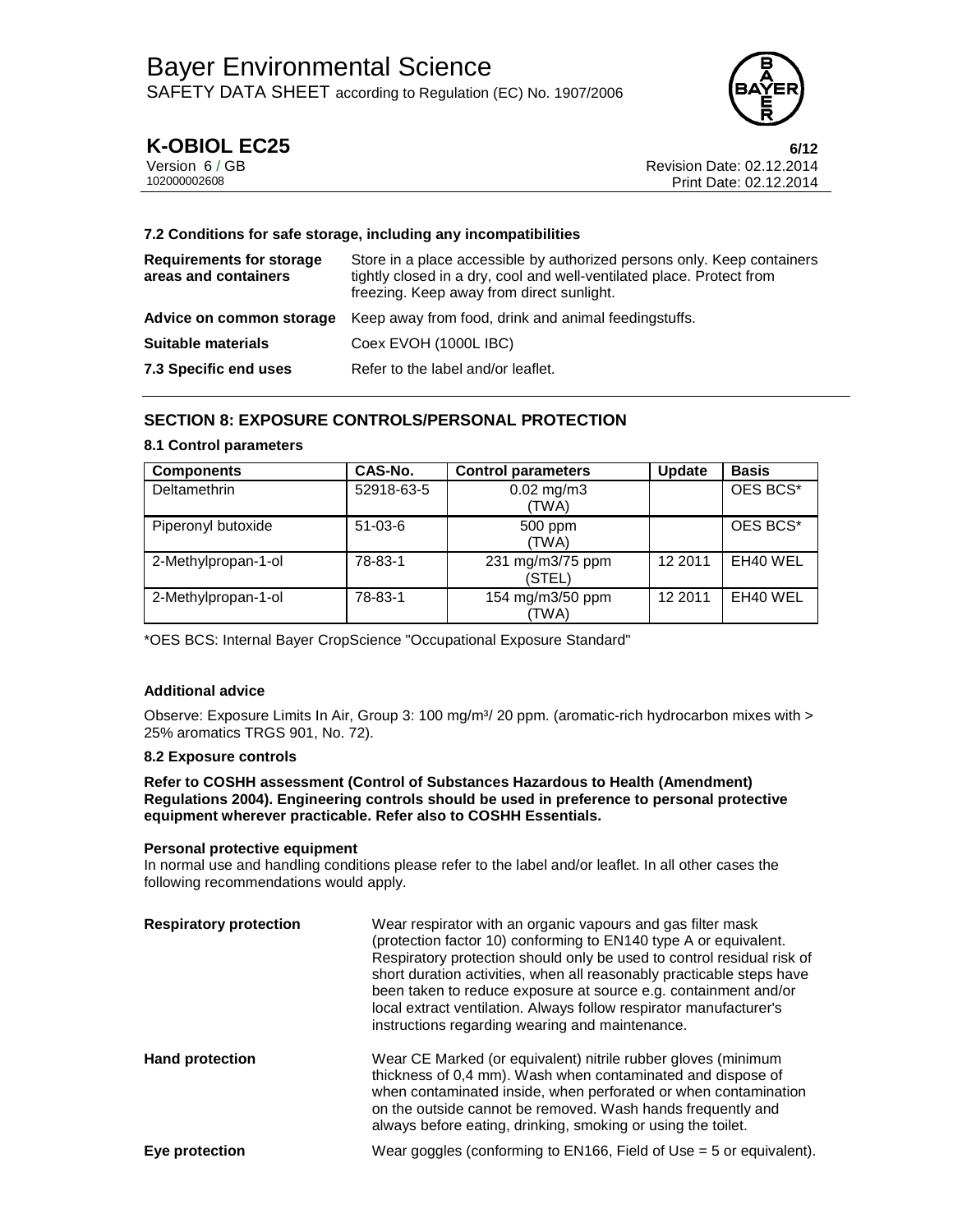

# **K-OBIOL EC25 7/12**

| Version 6 / GB |  |
|----------------|--|
| 102000002608   |  |

Revision Date: 02.12.2014 Print Date: 02.12.2014

| Skin and body protection | Wear standard coveralls and Category 3 Type 6 suit.<br>If there is a risk of significant exposure, consider a higher protective                                                           |
|--------------------------|-------------------------------------------------------------------------------------------------------------------------------------------------------------------------------------------|
|                          | type suit.                                                                                                                                                                                |
|                          | Wear two layers of clothing wherever possible. Polyester/cotton or<br>cotton overalls should be worn under chemical protection suit and<br>should be professionally laundered frequently. |
|                          | If chemical protection suit is splashed, sprayed or significantly<br>contaminated, decontaminate as far as possible, then carefully<br>remove and dispose of as advised by manufacturer.  |

# **SECTION 9: PHYSICAL AND CHEMICAL PROPERTIES**

| 9.1 Information on basic physical and chemical properties |                                                              |
|-----------------------------------------------------------|--------------------------------------------------------------|
| Form                                                      | Liquid, clear                                                |
| <b>Colour</b>                                             | yellow                                                       |
| рH                                                        | 4.5 - 7.0 at 1 % (23 °C) (deionized water)                   |
| <b>Flash point</b>                                        | 44 C                                                         |
| Ignition temperature                                      | $>$ 450 °C<br>The data refer to solvent naphtha petroleum.   |
| <b>Upper explosion limit</b>                              | $7.00\%$ (V)<br>The data refer to solvent naphtha petroleum. |
| Lower explosion limit                                     | $0.8\%$ (V)<br>The data refer to solvent naphtha petroleum.  |
| <b>Relative vapour density</b>                            | 1.00<br>The data refer to solvent naphtha petroleum.         |
| <b>Density</b>                                            | ca. 0.94 g/cm <sup>3</sup> at 20 ℃                           |
| <b>Water solubility</b>                                   | miscible                                                     |
| <b>Partition coefficient: n-</b><br>octanol/water         | Deltamethrin: log Pow: 6.4 at 25 $\mathbb C$                 |
|                                                           | Piperonyl butoxide: log Pow: 4.75                            |
| <b>Surface tension</b>                                    | ca. 27.7 mN/m at 40 $\mathbb C$                              |
| 9.2 Other information                                     | Further safety related physical-chemical data are not known. |

# **SECTION 10: STABILITY AND REACTIVITY**

| 10.1 Reactivity                            |                                                                                         |
|--------------------------------------------|-----------------------------------------------------------------------------------------|
| <b>Thermal decomposition</b>               | Stable under normal conditions.                                                         |
| <b>10.2 Chemical stability</b>             | Stable under recommended storage conditions.                                            |
| 10.3 Possibility of<br>hazardous reactions | No hazardous reactions when stored and handled according to<br>prescribed instructions. |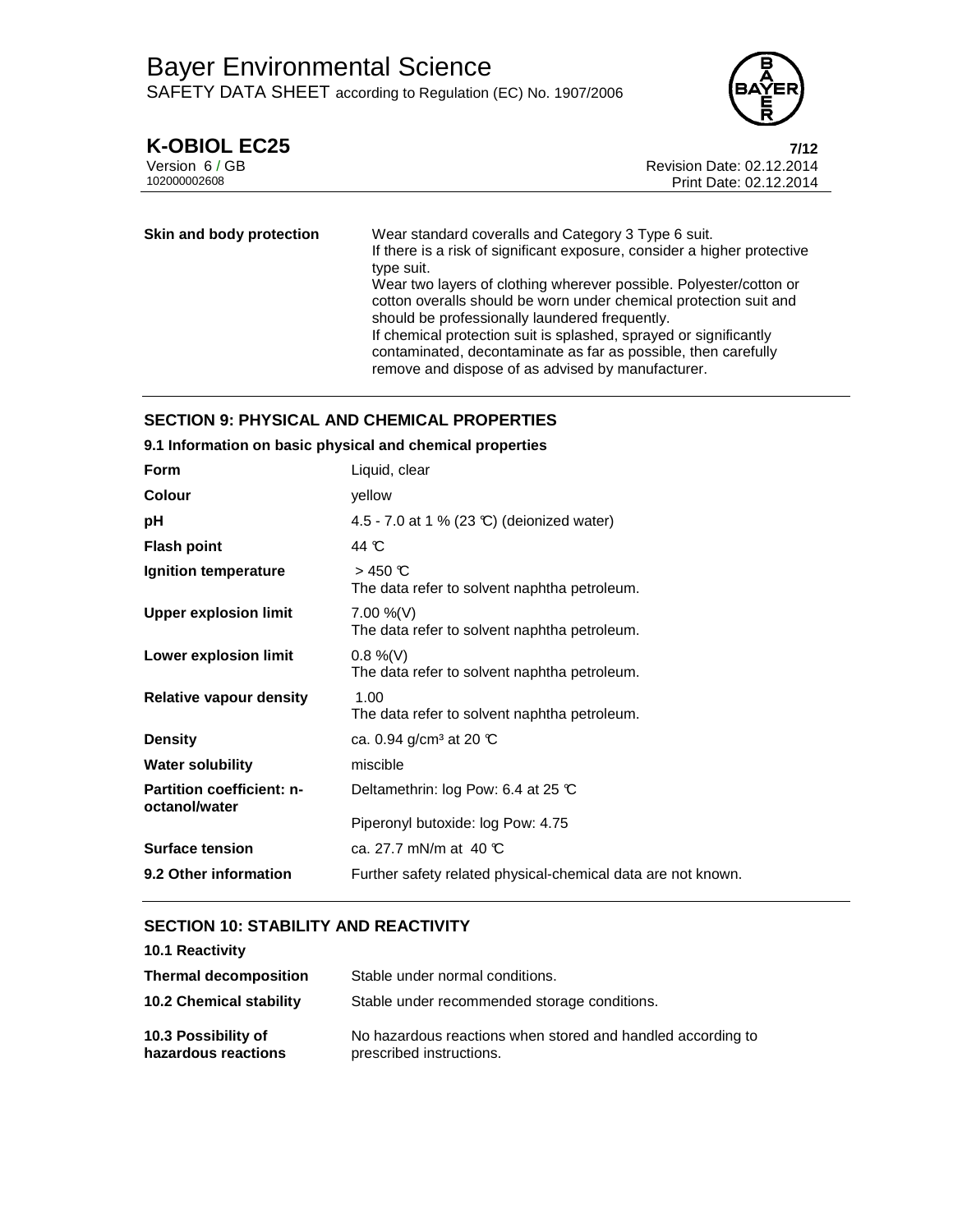

**K-OBIOL EC25** 8/12<br>Version 6/GB<br>Revision Date: 02.12.2014 Version 6 / GB Revision Date: 02.12.2014 Print Date: 02.12.2014

| <b>10.4 Conditions to avoid</b>                 | Extremes of temperature and direct sunlight.                             |
|-------------------------------------------------|--------------------------------------------------------------------------|
|                                                 | <b>10.5 Incompatible materials</b> Store only in the original container. |
| <b>10.6 Hazardous</b><br>decomposition products | No decomposition products expected under normal conditions of use.       |

# **SECTION 11: TOXICOLOGICAL INFORMATION**

## **11.1 Information on toxicological effects**

| <b>Acute oral toxicity</b>       | LD50 (rat) $710$ mg/kg                                                                                                          |
|----------------------------------|---------------------------------------------------------------------------------------------------------------------------------|
| <b>Acute inhalation toxicity</b> | $LC50$ (rat) 2.69 mg/l<br>Exposure time: 4 h<br>Irritating to respiratory system.<br>Test conducted with a similar formulation. |
| <b>Acute dermal toxicity</b>     | LD50 (rat) $> 2,000$ mg/kg                                                                                                      |
| <b>Skin irritation</b>           | No skin irritation (rabbit)                                                                                                     |
| <b>Eye irritation</b>            | Severe eye irritation. (rabbit)                                                                                                 |

## **Assessment repeated dose toxicity**

Deltamethrin caused neurobehavioral effects and/or neuropathological changes in animal studies. The toxic effects of Deltamethrin are related to transient hyperactivity typical for pyrethroid neurotoxicity. Piperonyl butoxide did not cause specific target organ toxicity in experimental animal studies.

## **Assessment Mutagenicity**

Deltamethrin was not mutagenic or genotoxic in a battery of in vitro and in vivo tests. Piperonyl butoxide was not mutagenic or genotoxic in a battery of in vitro and in vivo tests.

## **Assessment Carcinogenicity**

Deltamethrin was not carcinogenic in lifetime feeding studies in rats and mice. Piperonyl butoxide was not carcinogenic in lifetime feeding studies in rats and mice.

## **Assessment toxicity to reproduction**

Deltamethrin did not cause reproductive toxicity in a two-generation study in rats. Piperonyl butoxide did not cause reproductive toxicity in a two-generation study in rats.

## **Assessment developmental toxicity**

Deltamethrin caused developmental toxicity only at dose levels toxic to the dams. The developmental effects seen with Deltamethrin are related to maternal toxicity. Piperonyl butoxide did not cause developmental toxicity in rats and rabbits.

## **Further information**

Cutaneous sensations may occur, such as burning or stinging on the face and mucosae. However, these sensations cause no lesions and are of a transitory nature (max. 24 hours).

# **SECTION 12: ECOLOGICAL INFORMATION**

## **12.1 Toxicity**

**Toxicity to fish** LC50 (Oncorhynchus mykiss (rainbow trout)) 0.15 µg/l Exposure time: 96 h The value mentioned relates to the active ingredient deltamethrin.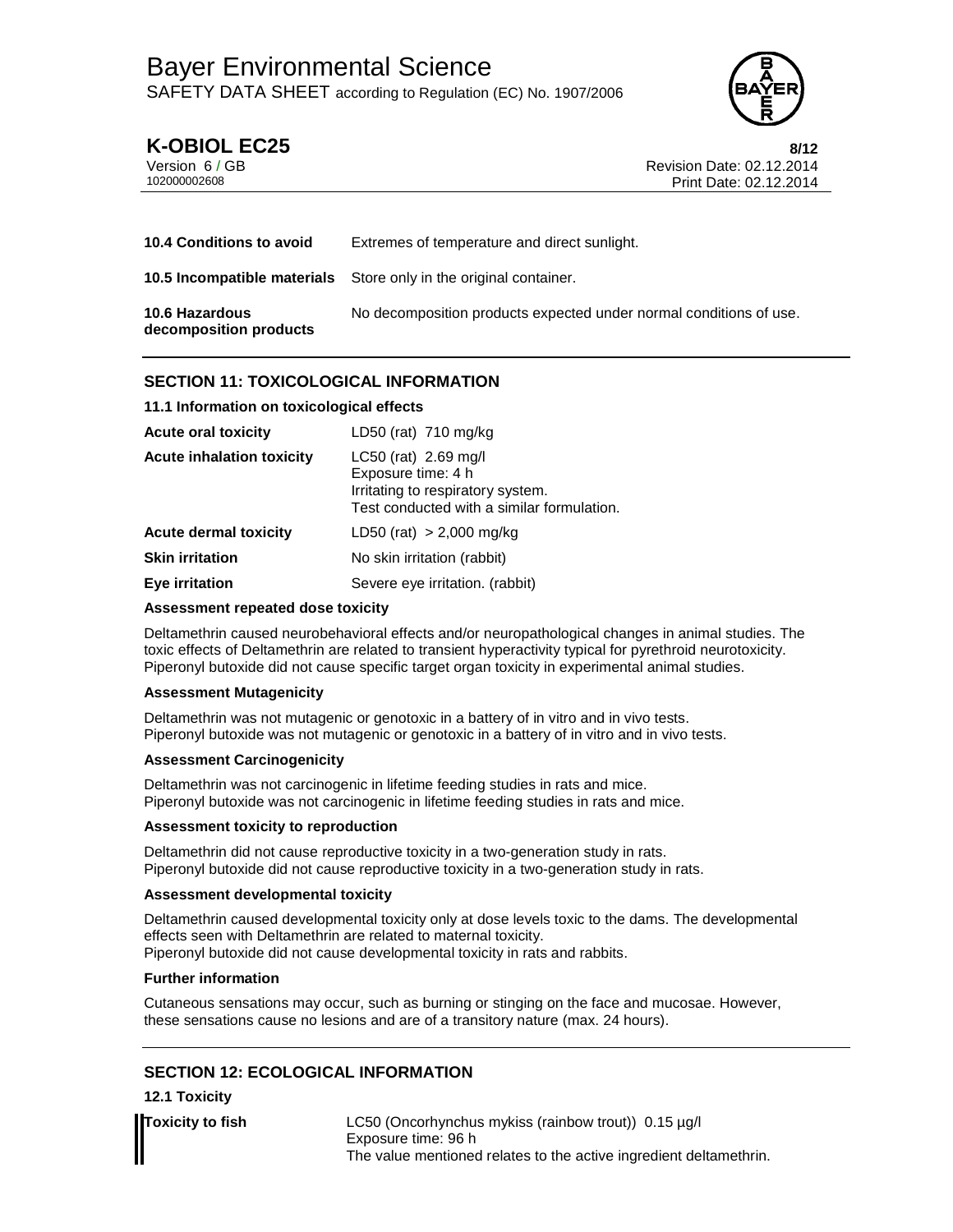

**K-OBIOL EC25**<br>Version 6/GB<br>**Propose and Secure 2012 Propose Are Secure 2012 Propose Are Secure 2012** Version 6 / GB Revision Date: 02.12.2014 Print Date: 02.12.2014

| <b>Toxicity to aquatic</b><br><b>linvertebrates</b> | (Cyprinodon variegatus (sheepshead minnow)) 3.94 mg/l<br>Exposure time: 96 h<br>The value mentioned relates to the active ingredient piperonyl butoxide.<br>EC50 (Daphnia magna (Water flea)) 0.0131 µg/l<br>Exposure time: 48 h<br>The value mentioned relates to the active ingredient deltamethrin.                                                                                                   |  |
|-----------------------------------------------------|----------------------------------------------------------------------------------------------------------------------------------------------------------------------------------------------------------------------------------------------------------------------------------------------------------------------------------------------------------------------------------------------------------|--|
|                                                     | EC50 (Daphnia magna (Water flea)) 0.51 mg/l<br>Exposure time: 48 h<br>The value mentioned relates to the active ingredient piperonyl butoxide.                                                                                                                                                                                                                                                           |  |
| <b>Toxicity to aquatic plants</b>                   | $EC50$ (Algae) $> 9.1$ mg/l<br>Exposure time: 96 h<br>The value mentioned relates to the active ingredient deltamethrin.                                                                                                                                                                                                                                                                                 |  |
| 12.2 Persistence and degradability                  |                                                                                                                                                                                                                                                                                                                                                                                                          |  |
| <b>Biodegradability</b>                             | Deltamethrin:<br>not rapidly biodegradable<br>Piperonyl butoxide:<br>not rapidly biodegradable                                                                                                                                                                                                                                                                                                           |  |
| Koc                                                 | Deltamethrin: Koc: 10240000<br>Piperonyl butoxide: Koc: 399 - 830                                                                                                                                                                                                                                                                                                                                        |  |
| 12.3 Bioaccumulative potential                      |                                                                                                                                                                                                                                                                                                                                                                                                          |  |
| <b>Bioaccumulation</b>                              | Deltamethrin: Bioconcentration factor (BCF) 1,400<br>Does not bioaccumulate.<br>Piperonyl butoxide:<br>Potential bioaccumulation                                                                                                                                                                                                                                                                         |  |
| 12.4 Mobility in soil                               |                                                                                                                                                                                                                                                                                                                                                                                                          |  |
| <b>Mobility in soil</b>                             | Deltamethrin: Immobile in soil<br>Piperonyl butoxide: Moderately mobile in soils                                                                                                                                                                                                                                                                                                                         |  |
| 12.5 Results of PBT and vPvB assessment             |                                                                                                                                                                                                                                                                                                                                                                                                          |  |
| PBT and vPvB assessment                             | Deltamethrin: This substance is not considered to be persistent,<br>bioaccumulative and toxic (PBT). This substance is not considered to be<br>very persistent and very bioaccumulative (vPvB).<br>Piperonyl butoxide: This substance is not considered to be persistent,<br>bioaccumulative and toxic (PBT). This substance is not considered to be<br>very persistent and very bioaccumulative (vPvB). |  |
| 12.6 Other adverse effects                          |                                                                                                                                                                                                                                                                                                                                                                                                          |  |
| <b>Additional ecological</b><br>information         | No other effects to be mentioned.                                                                                                                                                                                                                                                                                                                                                                        |  |

# **SECTION 13: DISPOSAL CONSIDERATIONS**

### **13.1 Waste treatment methods**

**Product** In accordance with current regulations and, if necessary, after consultation with the site operator and/or with the responsible authority, the product may be taken to a waste disposal site or incineration plant. Advice may be obtained from the local waste regulation authority (part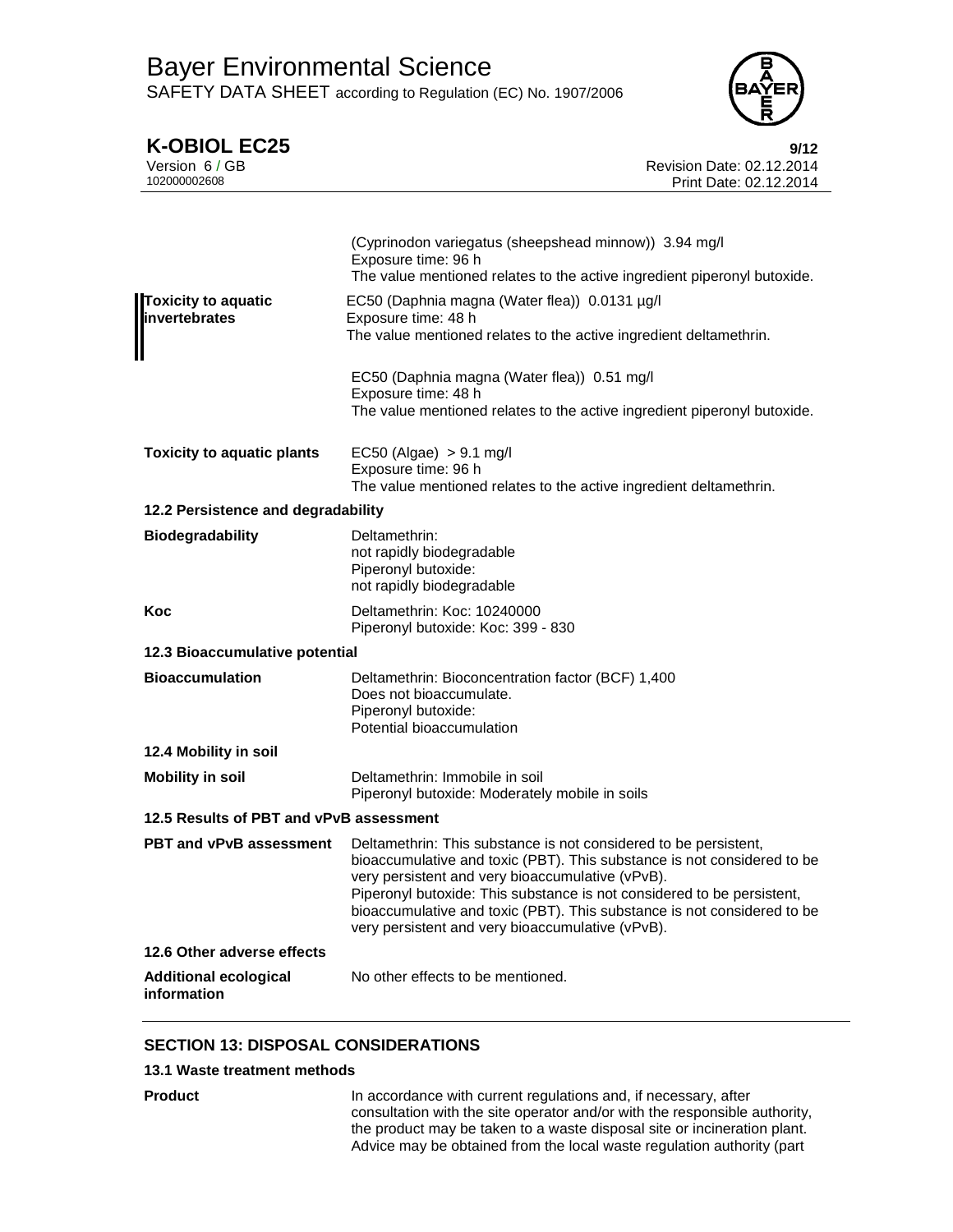

**K-OBIOL EC25**<br>Version 6/GB<br>Revision Date: 02.12.2014 Version 6 / GB Revision Date: 02.12.2014 Print Date: 02.12.2014

|                                     | of the Environment Agency in the UK).                                                                                                                                                                                                                                                                                                                                                                                                                      |
|-------------------------------------|------------------------------------------------------------------------------------------------------------------------------------------------------------------------------------------------------------------------------------------------------------------------------------------------------------------------------------------------------------------------------------------------------------------------------------------------------------|
| <b>Contaminated packaging</b>       | Small containers $(< 10 \text{ kg})$ should be rinsed thoroughly using<br>an integrated pressure rinsing device, or, by manually rinsing three<br>times.<br>Add washings to sprayer at time of filling.<br>Dispose of empty and cleaned packaging safely.<br>Large containers ( $> 25$ I or $> 25$ kg) should not be rinsed or re-used for<br>any other purpose.<br>Return large containers to supplier.<br>Follow advice on product label and/or leaflet. |
| Waste key for the unused<br>product | 020108 agrochemical waste containing dangerous substances                                                                                                                                                                                                                                                                                                                                                                                                  |

# **SECTION 14: TRANSPORT INFORMATION**

### **ADR/RID/ADN**

| 14.1 UN number<br>14.2 Proper shipping name | 1993<br>FLAMMABLE LIQUID, N.O.S.<br>(DELTAMETHRIN, SOLVENT NAPHTHA (PETROLEUM)<br>LIGHT AROMATIC SOLUTION) |
|---------------------------------------------|------------------------------------------------------------------------------------------------------------|
| 14.3 Transport hazard class(es)             | 3                                                                                                          |
| 14.4 Packing group                          | Ш                                                                                                          |
| 14.5 Environm. Hazardous Mark               | YES                                                                                                        |
| Hazard no.                                  | 30                                                                                                         |
| <b>Tunnel Code</b>                          | D/E                                                                                                        |
| <b>Special Provision</b>                    | 640E                                                                                                       |

This classification is in principle not valid for carriage by tank vessel on inland waterways. Please refer to the manufacturer for further information.

### **IMDG**

| 14.1 UN number<br>14.2 Proper shipping name | 1993<br>FLAMMABLE LIQUID, N.O.S.<br>(DELTAMETHRIN, SOLVENT NAPHTHA (PETROLEUM)<br>LIGHT AROMATIC SOLUTION) |
|---------------------------------------------|------------------------------------------------------------------------------------------------------------|
| 14.3 Transport hazard class(es)             | 3                                                                                                          |
| 14.4 Packing group                          | Ш                                                                                                          |
| 14.5 Marine pollutant                       | YES.                                                                                                       |
| <b>IATA</b>                                 |                                                                                                            |
| 14.1 UN number                              | 1993                                                                                                       |
| 14.2 Proper shipping name                   | FLAMMABLE LIQUID, N.O.S.<br>(DELTAMETHRIN, SOLVENT NAPHTHA (PETROLEUM)<br>LIGHT AROMATIC SOLUTION)         |
| 14.3 Transport hazard class(es)             | 3                                                                                                          |
| 14.4 Packing group                          | Ш                                                                                                          |
| 14.5 Environm. Hazardous Mark               | NO.                                                                                                        |
| <b>UK 'Carriage' Regulations</b>            |                                                                                                            |
| 14.1 UN number                              | 1993                                                                                                       |
| 14.2 Proper shipping name                   | FLAMMABLE LIQUID, N.O.S.<br>(DELTAMETHRIN, SOLVENT NAPHTHA (PETROLEUM)                                     |

LIGHT AROMATIC SOLUTION)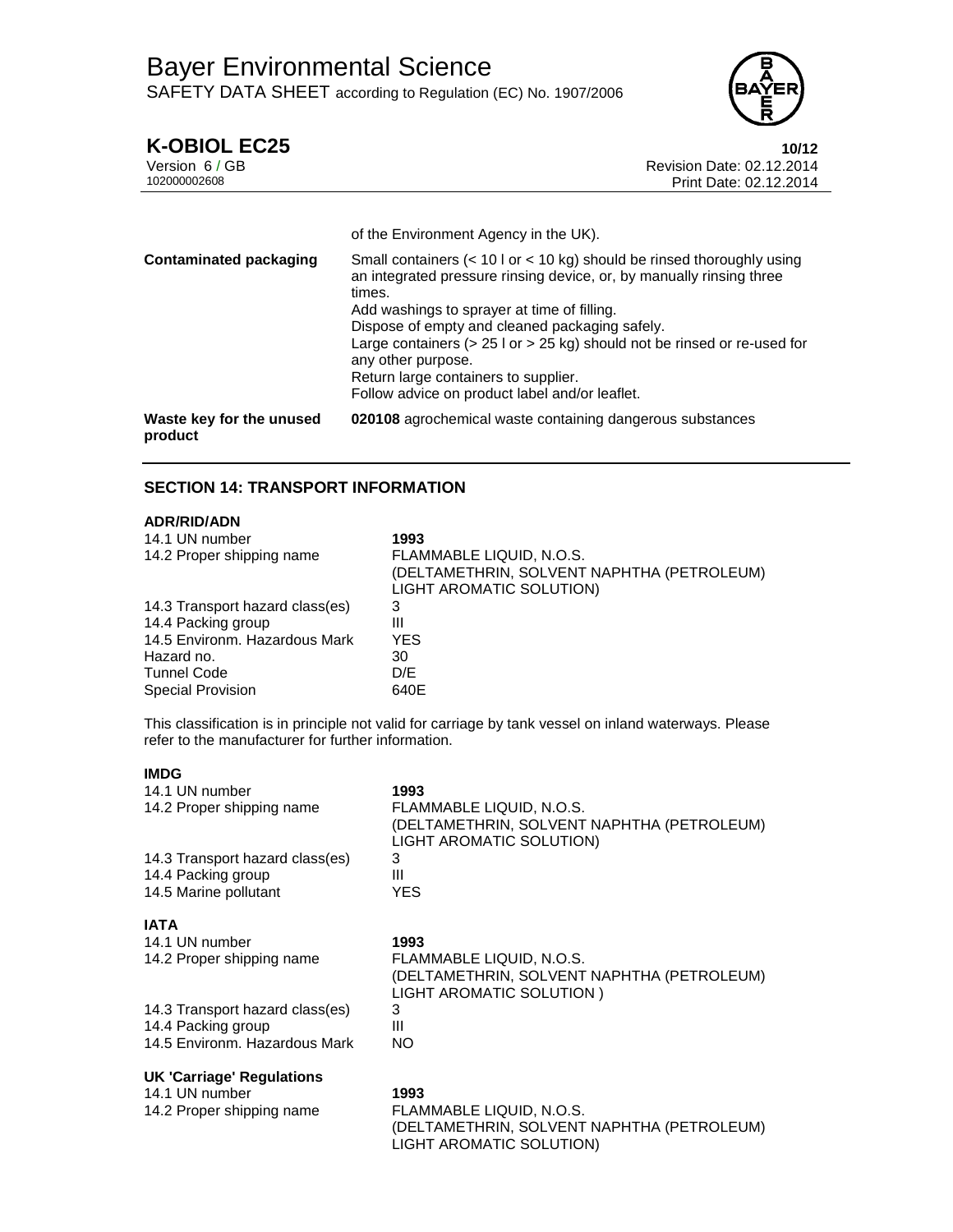

# **K-OBIOL EC25 11/12**

Version 6 / GB Revision Date: 02.12.2014 Print Date: 02.12.2014

14.3 Transport hazard class(es) 3 14.4 Packing group III 14.5 Environm. Hazardous Mark YES Emergency action code 3Y

## **14.6 Special precautions for user**

See sections 6 to 8 of this Safety Data Sheet.

**14.7 Transport in bulk according to Annex II of MARPOL 73/78 and the IBC Code**  No transport in bulk according to the IBC Code.

## **SECTION 15: REGULATORY INFORMATION**

### **15.1 Safety, health and environmental regulations/legislation specific for the substance or mixture**

### **UK and Northern Ireland Regulatory References**

This material may be subject to some or all of the following regulations (and any subsequent amendments). Users must ensure that any uses and restrictions as indicated on the label and/or leaflet are followed.

### **Transport**

Carriage of Dangerous Goods and Use of Transportable Pressure Equipment Regulations 2009 (SI 2009 No 1348)

Merchant Shipping (Dangerous Goods and Marine Pollutants) Regulations 1997 (SI 1997 No 2367) Air Navigation Dangerous Goods Regulations 2002 (SI 2002 No 2786)

## **Supply and Use**

Chemical (Hazard Information and Packaging for Supply) Regulations 2009 (SI 2009 No 716) Chemical (Hazard Information and Packaging for Supply) (Northern Ireland) Regulations 2009 Control of Substances Hazardous to Health Regulations 2002 (SI 2002 No 2677) EH40 Occupational Exposure Limits - Table 1 List of approved workplace exposure limits Control of Pesticide Regulations 1986 Dangerous Substances and Explosive Atmospheres Regulations 2002

### **Waste Treatment**

Environmental Protection Act 1990, Part II Environmental Protection (Duty of Care) Regulations 1991 The Waste Management Licensing Regulations 1994 (as amended) Hazardous Waste Regulations 2005 (Replacing Special Waste Regulations 1996 as amended) Landfill Directive Regulation on Substances That Deplete the Ozone Layer 1994 (EEC/3093/94) Water Resources Act 1991 Anti-Pollution Works Regulations 1999

### **Further information**

WHO-classification: II (Moderately hazardous)

### **15.2 Chemical Safety Assessment**

A Chemical Safety Assessment is not required for this substance.

## **SECTION 16: OTHER INFORMATION**

### **Text of R-phrases mentioned in Section 3**

R10 Flammable.